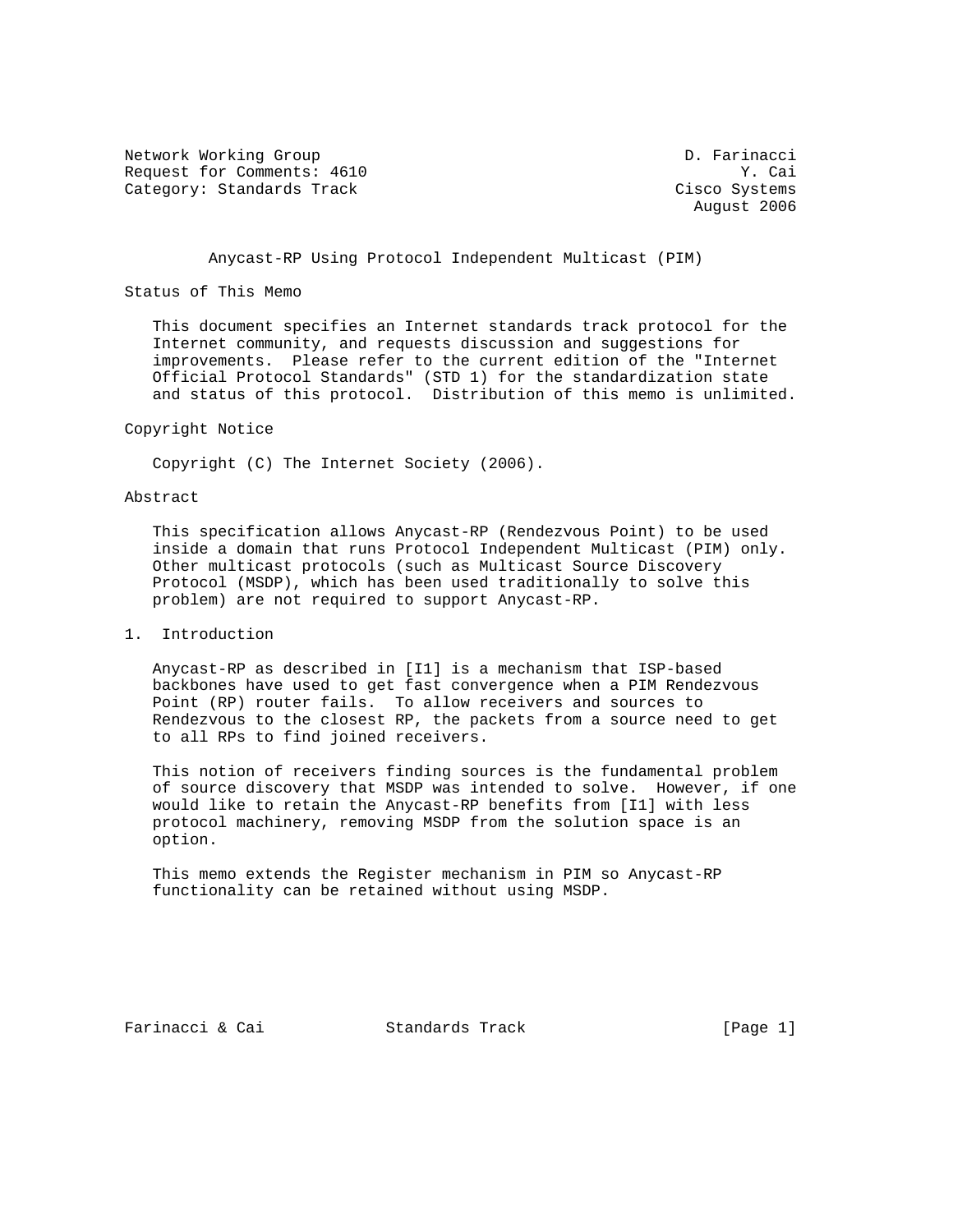# 1.1. Terminology

 The key words "MUST", "MUST NOT", "REQUIRED", "SHALL", "SHALL NOT", "SHOULD", "SHOULD NOT", "RECOMMENDED", "MAY", and "OPTIONAL" in this document are to be interpreted as described in [N2].

- 2. Overview
	- o A unicast IP address is chosen to use as the RP address. This address is statically configured, or distributed using a dynamic protocol, to all PIM routers throughout the domain.
	- o A set of routers in the domain is chosen to act as RPs for this RP address. These routers are called the Anycast-RP set.
	- o Each router in the Anycast-RP set is configured with a loopback interface using the RP address.
	- o Each router in the Anycast-RP set also needs a separate IP address, to be used for communication between the RPs.
	- o The RP address, or a prefix that covers the RP address, is injected into the unicast routing system inside of the domain.
	- o Each router in the Anycast-RP set is configured with the addresses of all other routers in the Anycast-RP set. This must be consistently configured in all RPs in the set.
- 3. Mechanism

 The following diagram illustrates a domain using 3 RPs where receivers are joining to the closest RP according to where unicast routing metrics take them and 2 sources sending packets to their respective RPs.

 The rules described in this section do not override the rules in [N1]. They are intended to blend with the rules in [N1]. If there is any question on the interpretation, precedent is given to [N1].

|                                                         | $RP3----S3$ |
|---------------------------------------------------------|-------------|
| $\sqrt{1}$<br>$\sqrt{2}$<br>R <sub>2</sub><br>R1<br>R1' |             |

Farinacci & Cai Standards Track [Page 2]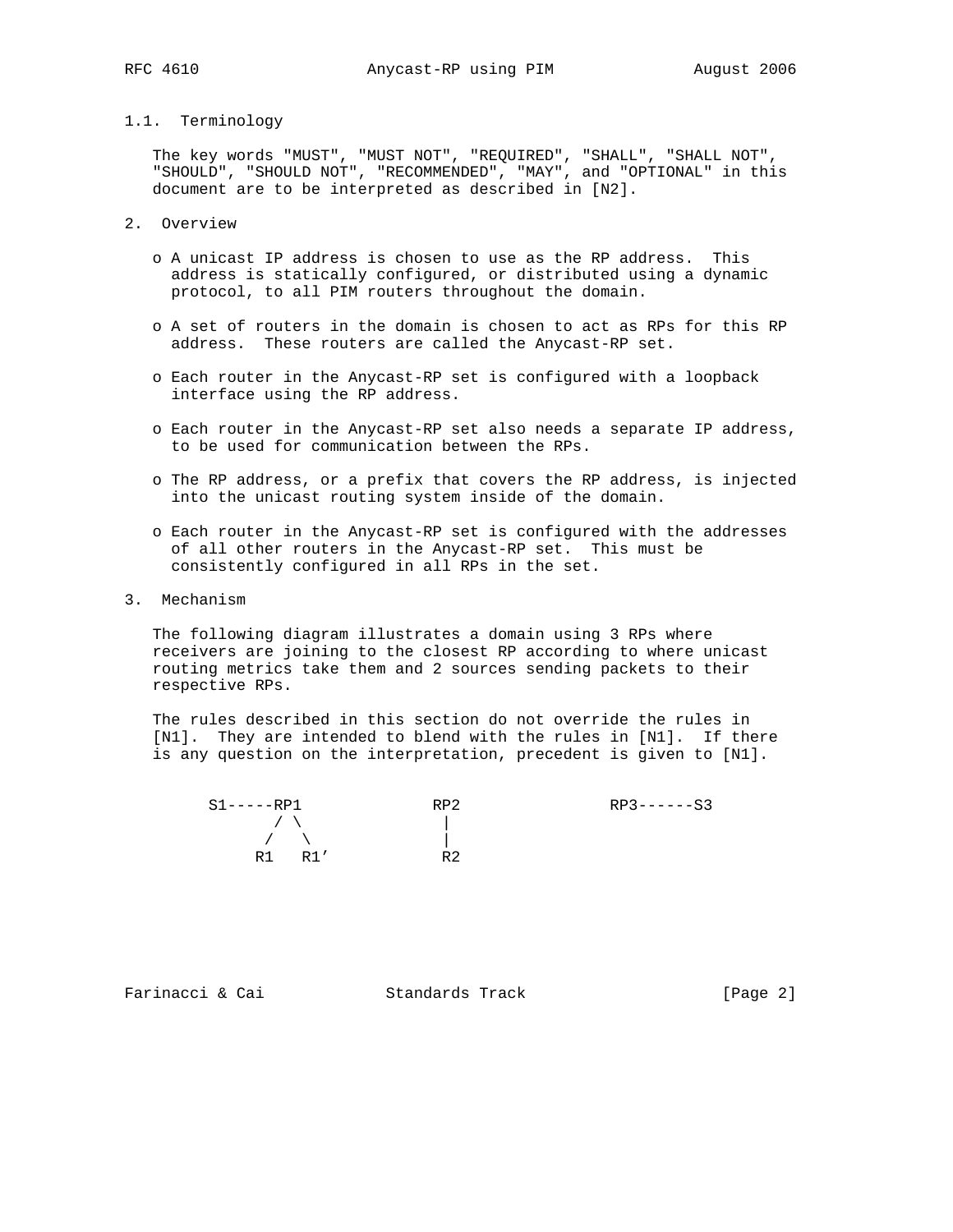Assume the above scenario is completely connected where R1, R1', and R2 are receivers for a group, and S1 and S3 send to that group. Assume RP1, RP2, and RP3 are all assigned the same IP address, which is used as the Anycast-RP address (let's say the IP address is RPA).

 Note, the address used for the RP address in the domain (the Anycast-RP address) needs to be different than the addresses used by the Anycast-RP routers to communicate with each other.

The following procedure is used when S1 starts sourcing traffic:

o S1 sends a multicast packet.

- o The designated router (DR) directly attached to S1 will form a PIM Register message to send to the Anycast-RP address (RPA). The unicast routing system will deliver the PIM Register message to the nearest RP, in this case RP1.
- o RP1 will receive the PIM Register message, decapsulate it, and send the packet down the shared-tree to get the packet to receivers R1 and R1'.
- o RP1 is configured with RP2 and RP3's IP address. Since the Register message did not come from one of the RPs in the anycast-RP set, RP1 assumes the packet came from a DR. If the Register is not addressed to the Anycast-RP address, an error has occurred and it should be rate-limited logged.
- o RP1 will then send a copy of the Register message from S1's DR to both RP2 and RP3. RP1 will use its own IP address as the source address for the PIM Register message.
- o RP1 MAY join back to the source-tree by triggering a (S1,G) Join message toward S1. However, RP1 MUST create (S1,G) state.
- o RP1 sends a Register-Stop back to the DR. If, for some reason, the Register messages to RP2 and RP3 are lost, then when the Register suppression timer expires in the DR, it will resend Registers to allow another chance for all RPs in the Anycast-RP set to obtain the (S,G) state.
- o RP2 receives the Register message from RP1, decapsulates it, and also sends the packet down the shared-tree to get the packet to receiver R2.
- o RP2 sends a Register-Stop back to RP1. RP2 MAY wait to send the Register-Stop if it decides to join the source-tree. RP2 should wait until it has received data from the source on the source-tree

Farinacci & Cai Standards Track [Page 3]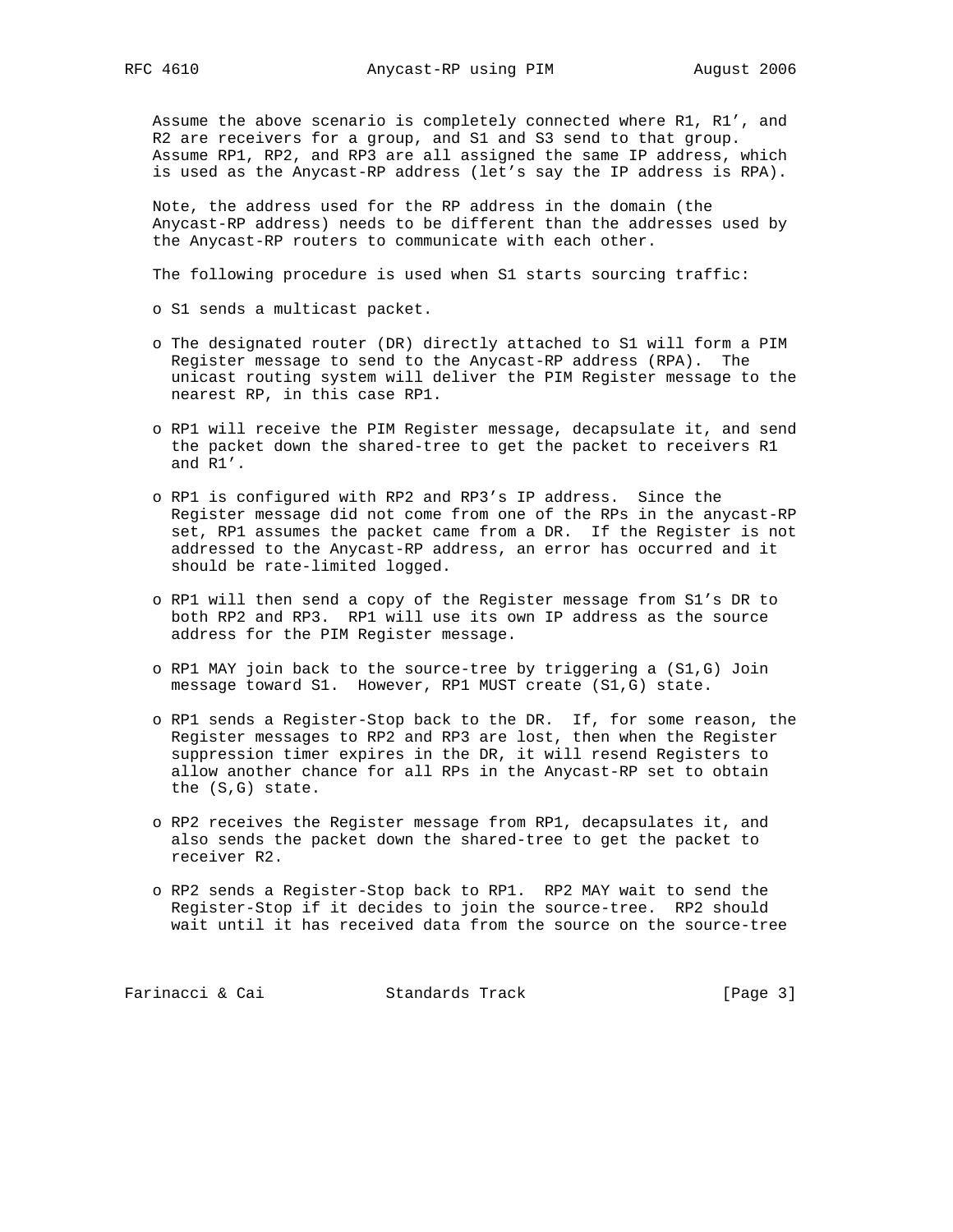before sending the Register-Stop. If RP2 decides to wait, the Register-Stop will be sent when the next Register is received. If RP2 decides not to wait, the Register-Stop is sent now.

- o RP2 MAY join back to the source-tree by triggering a (S1,G) Join message toward S1. However, RP2 MUST create (S1,G) state.
- o RP3 receives the Register message from RP1, decapsulates it, but since there are no receivers joined for the group, it can discard the packet.
- o RP3 sends a Register-Stop back to RP1.
- o RP3 creates (S1,G) state so when a receiver joins after S1 starts sending, RP3 can join quickly to the source-tree for S1.
- o RP1 processes the Register-Stop from each of RP2 and RP3. There is no specific action taken when processing Register-Stop messages.

 The procedure for S3 sending follows the same as above but it is RP3 that sends a copy of the Register originated by S3's DR to RP1 and RP2. Therefore, this example shows how sources anywhere in the domain, associated with different RPs, can reach all receivers, also associated with different RPs, in the same domain.

- 4. Observations and Guidelines about This Proposal
	- o An RP will send a copy of a Register only if the Register is received from an IP address not in the Anycast-RP list (i.e., the Register came from a DR and not another RP). An implementation MUST safeguard against inconsistently configured Anycast-RP sets in each RP by copying the Time to Live (TTL) from a Register message to the Register messages it copies and sends to other RPs.
	- o Each DR that PIM registers for a source will send the message to the Anycast-RP address (which results in the packet getting to the closest physical RP). Therefore, there are no changes to the DR logic.
	- o Packets flow to all receivers no matter what RP they have joined to.
	- o The source gets Registered to a single RP by the DR. It's the responsibility of the RP that receives the PIM Register messages from the DR (the closest RP to the DR based on routing metrics) to get the packet to all other RPs in the Anycast-RP set.

Farinacci & Cai Standards Track [Page 4]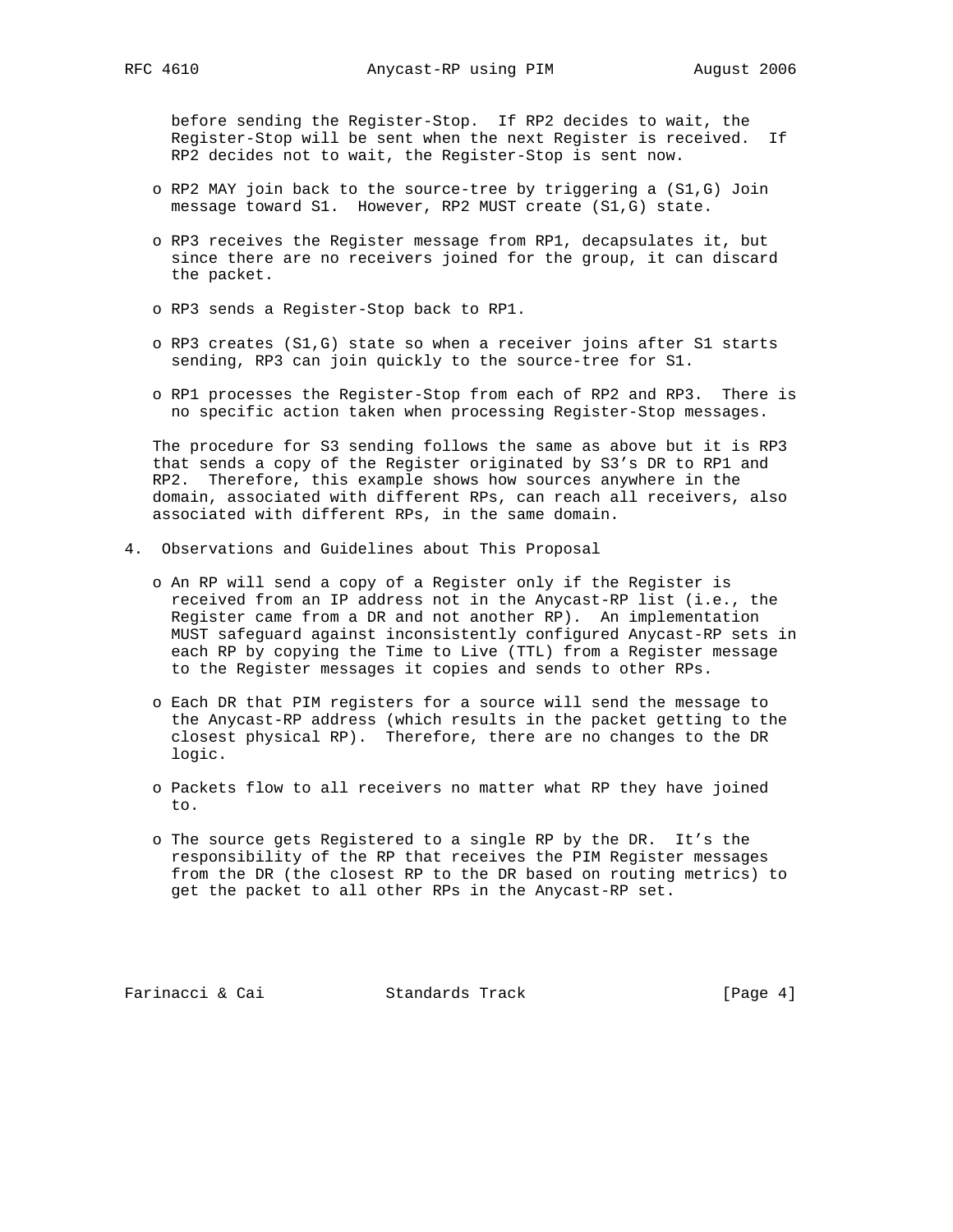- o Logic is changed only in the RPs. The logic change is for sending copies of Register messages. Register-Stop processing is unchanged. However, an implementation MAY suppress sending Register-Stop messages in response to a Register received from an RP.
- o The rate-limiting of Register and Register-Stop messages are done end-to-end. That is from DR  $\rightarrow$  RP1  $\rightarrow$  {RP2 and RP3}. There is no need for specific rate-limiting logic between the RPs.
- o When topology changes occur, the existing source-tree adjusts as it does today according to [N1]. The existing shared-trees, as well, adjust as they do today according to [N1].
- o Physical RP changes are as fast as unicast route convergence, retaining the benefit of [I1].
- o An RP that doesn't support this specification can be mixed with RPs that do support this specification. However, the non-supporter RP should not have sources registering to it, but may have receivers joined to it.
- o If Null Registers are sent (Registers with an IP header and no IP payload), they MUST be replicated to all of the RPs in the Anycast-RP set so that source state remains alive for active sources.
- o The number of RPs in the Anycast-RP set should remain small so the amount of non-native replication is kept to a minimum.
- o Since the RP, who receives a Register from the DR, will send copies of the Register to the other RPs at the same time it sends a Register-Stop to the DR, there could be packet loss and lost state in the other RPs until the time the DR sends Register messages again.
- 5. Interaction with MSDP Running in an Anycast-PIM Router

 The objective of this Anycast-PIM proposal is to remove the dependence on using MSDP. This can be achieved by removing MSDP peering between the Anycast-RPs. However, to advertise internal sources to routers outside of a PIM routing domain and to learn external sources from other routing domains, MSDP may still be required.

Farinacci & Cai Standards Track [Page 5]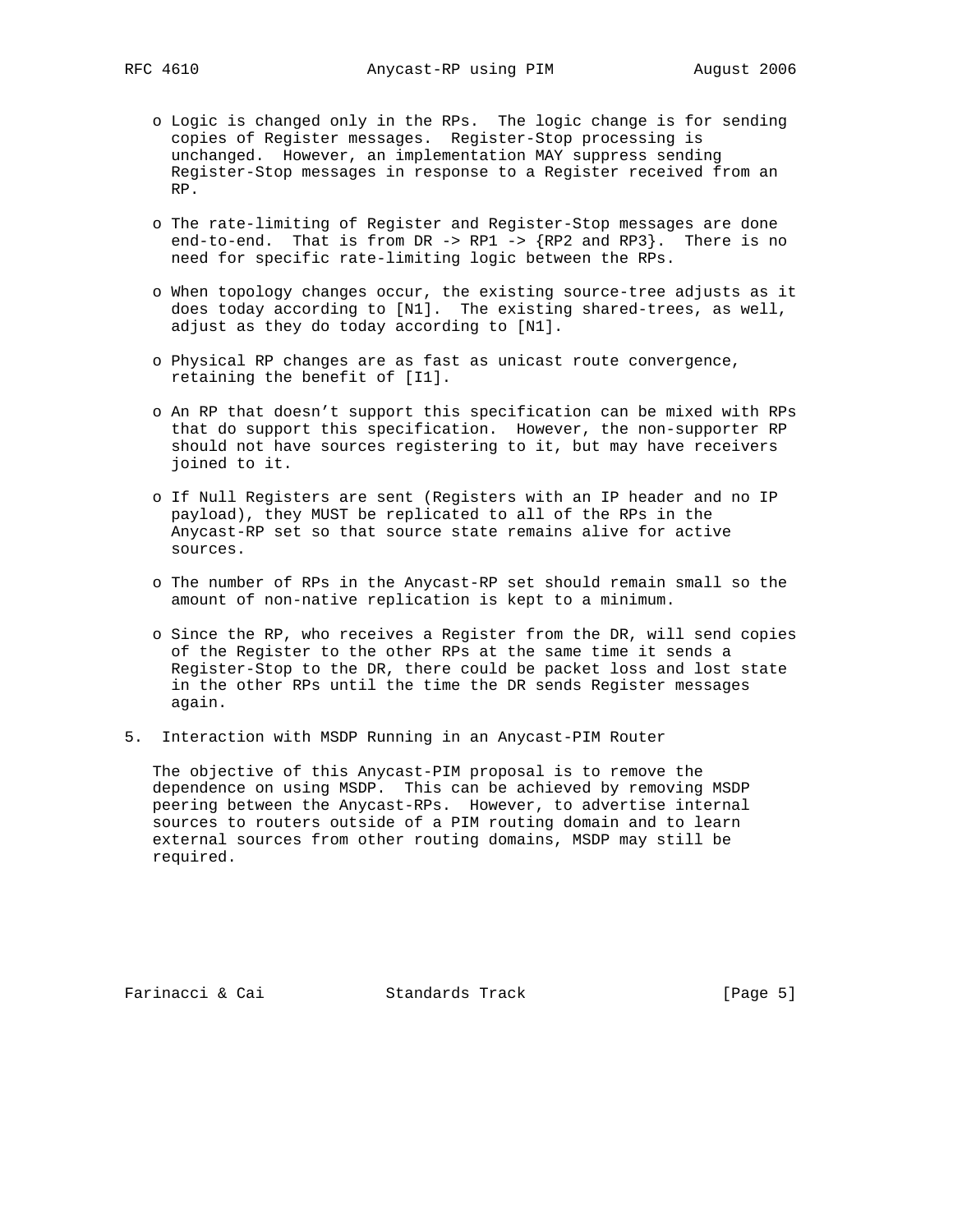# 5.1. Anycast-PIM Stub Domain Functionality

 In this capacity, when there are internal sources that need to be advertised externally, an Anycast-RP that receives a Register message, either from a DR or an Anycast-RP, should process it as described in this specification as well as how to process a Register message as described in [N1]. That means a Source-Active (SA) for the same internal source could be originated by multiple Anycast-RPs doing the MSDP peering. There is nothing inherently wrong with this other than that the source is being advertised into the MSDP infrastructure from multiple places from the source domain. However, if this is not desirable, configuration of one or more (rather than all) Anycast-RP MSDP routers would allow only those routers to originate SAs for the internal source. And in some situations, there is a good possibility not all Anycast-RPs in the set will have MSDP peering sessions so this issue can be mitigated to a certain extent.

 From an Anycast-RP perspective, a source should be considered internal to a domain when it is discovered by an Anycast-RP through a received Register message, regardless of whether the Register message was sent by a DR, another Anycast-RP member, or the router itself.

 For learning sources external to a domain, the MSDP SA messages could arrive at multiple MSDP-peering Anycast-RPs. The rules for processing an SA, according to [I1], should be followed. That is, if G is joined in the domain, an (S,G) join is sent towards the source. And if data accompanies the SA, each Anycast-PIM RP doing MSDP peering will forward the data down each of its respective shared trees.

 The above assumes each Anycast-RP has external MSDP peering connections. If this is not the case, the Anycast-PIM routers with the MSDP peering connections would follow the same procedure as if a Data-Register or Null-Register was received from either a DR or another Anycast-RP. That is, they would send Registers to the other members of the Anycast-RP set.

 If there is a mix of Anycast-RPs that do and do not have external MSDP peering connections, then the ones that do must be configured with the set that do not. So Register messages are sent only to the members of the Anycast-RP set that do not have external MSDP peering connections.

 The amount of Register traffic generated by this MSDP-peering RP would be equal to the number of active sources external to the domain. The Source-Active state would have to be conveyed to all other RPs in the Anycast-RP set since the MSDP-peering RP would not know about the group membership associated with the other RPs. To

Farinacci & Cai Standards Track [Page 6]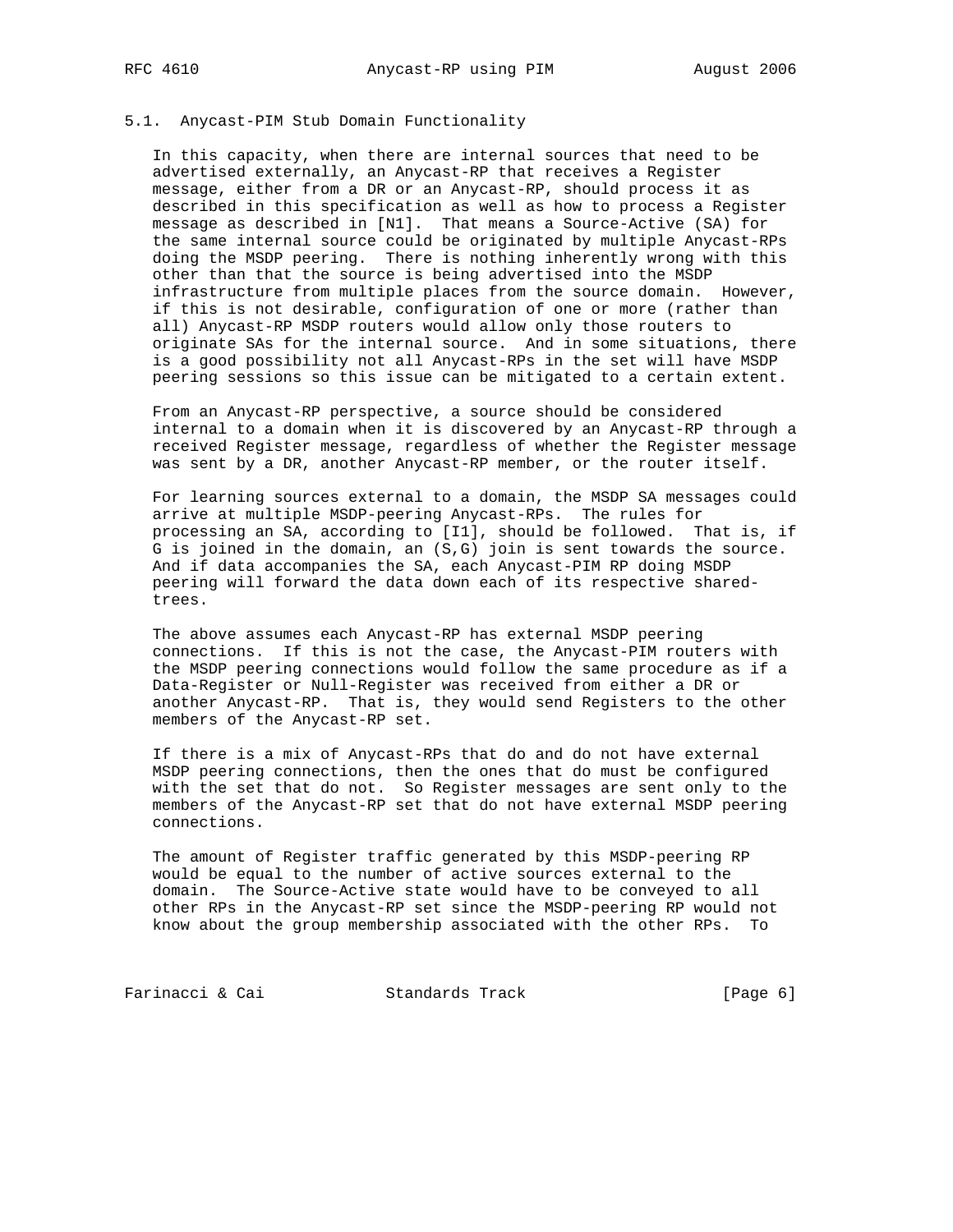avoid this periodic control traffic, it is recommended that all Anycast-RPs be configured with external MSDP peering sessions so no RP in the Anycast-RP set will have to originate Register messages on behalf of external sources.

5.2. Anycast-PIM Transit Domain Functionality

 Within a routing domain, it is recommended that an Anycast-RP set defined in this specification should not be mixed with MSDP peering among the members. In some cases, the source discovery will work but it may not be obvious to the implementations which sources are local to the domain and which are not. This may affect external MSDP advertisement of internal sources.

 Having said that, this document makes no attempt to connect MSDP peering domains together by using Anycast-PIM inside a transit domain.

6. Security Consideration

 This section describes the security consideration for Register and Register-Stop messages between Anycast-RPs. For PIM messages between DR and RP, please see [N1].

6.1. Attack Based On Forged Messages

 An attacker may forge a Register message using one of the addresses in the Anycast-RP list in order to achieve one or more of the following effects:

- 1. Overwhelm the target RP in a denial-of-service (DoS) attack
- 2. Inject unauthorized data to receivers served by the RP
- 3. Inject unauthorized data and create bogus SA entries in other PIM domains if the target RP has external MSDP peerings

 An attacker may also forge a Register-Stop message using one of the addresses in the Anycast-RP list. However, besides denial-of service, the effect of such an attack is limited because an RP usually ignores Register-Stop messages.

6.2. Protect Register and Register-Stop Messages

 The DoS attack using forged Register or Register-Stop messages cannot be prevented. But the RP can still be protected. For example, the RP can rate-limit incoming messages. It can also choose to refuse to process any Register-Stop messages. The actual protection mechanism is implementation specific.

Farinacci & Cai Standards Track [Page 7]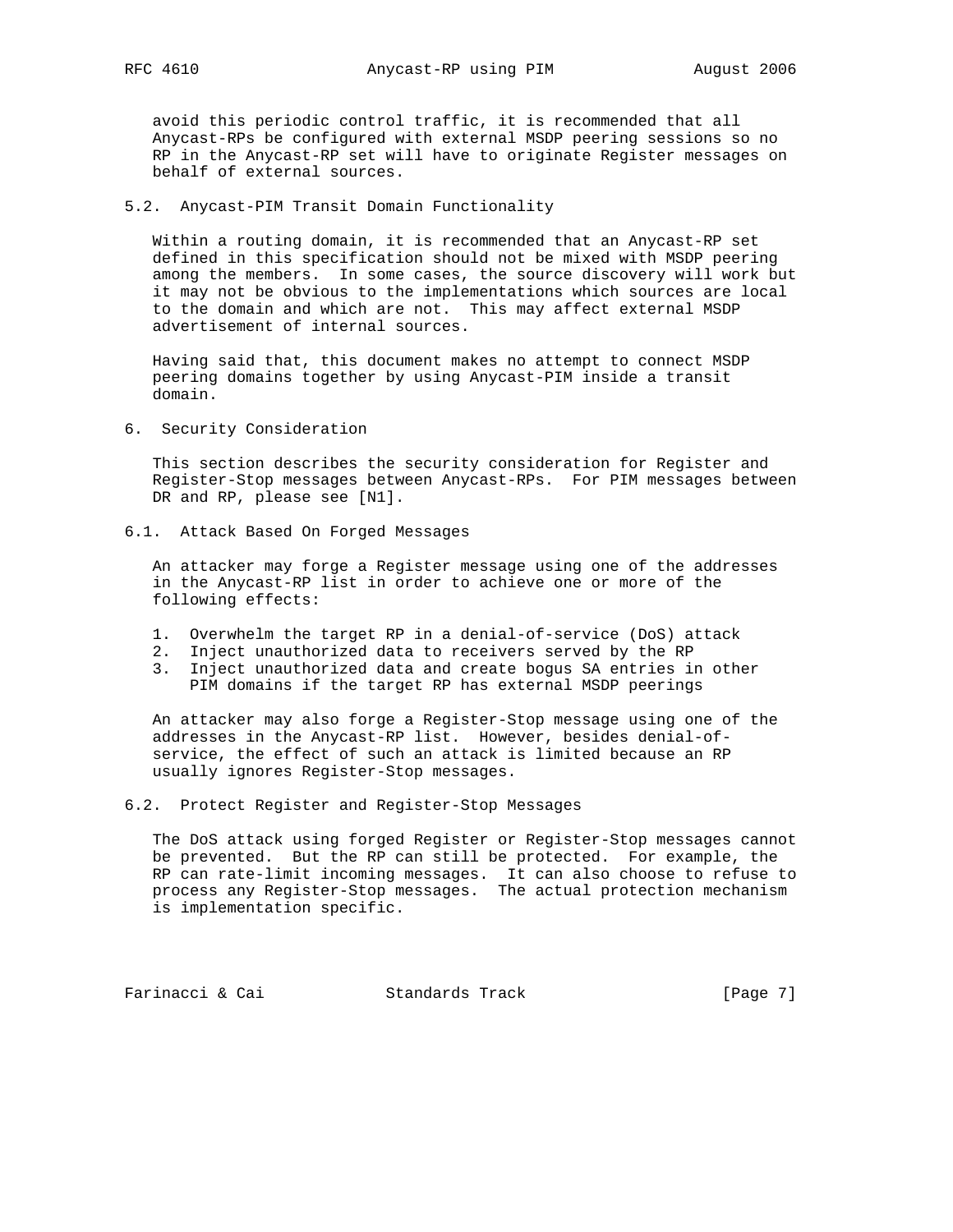The distribution of unauthorized data and bogus Register messages can be prevented using the method described in section 6.3.2 of [N1]. When RP1 sends a copy of a register to RP2, RP1 acts as [N1] describes the DR and RP2 acts as [N1] describes the RP.

 As described in [N1], an RP can be configured using a unique SA and Security Parameter Index (SPI) for traffic (Registers or Register- Stops) to each member of Anycast-RPs in the list, but this results in a key management problem; therefore, it may be preferable in PIM domains where all Rendezvous Points are under a single administrative control to use the same authentication algorithm parameters (including the key) for all Registered packets in a domain.

7. Acknowledgements

 The authors prototyped this document in the cisco IOS and Procket implementations, respectively.

 The authors would like to thank John Zwiebel for doing interoperability testing of the two prototype implementations.

 The authors would like to thank Thomas Morin from France Telecom for having an extensive discussion on Multicast the Registers to an SSM based full mesh among the Anycast-RP set. This idea may come in a subsequent document.

 And finally, the authors would like to thank the following for their comments on earlier drafts:

 Greg Shepherd (Procket Networks (now Cisco Systems)) Lenny Giuliano (Juniper Networks) Prashant Jhingran (Huawei Technologies) Pekka Savola (CSC/FUNET) Bill Fenner (AT&T) James Lingard (Data Connection) Amit Shukla (Juniper Networks) Tom Pusateri (Juniper Networks)

Farinacci & Cai Standards Track [Page 8]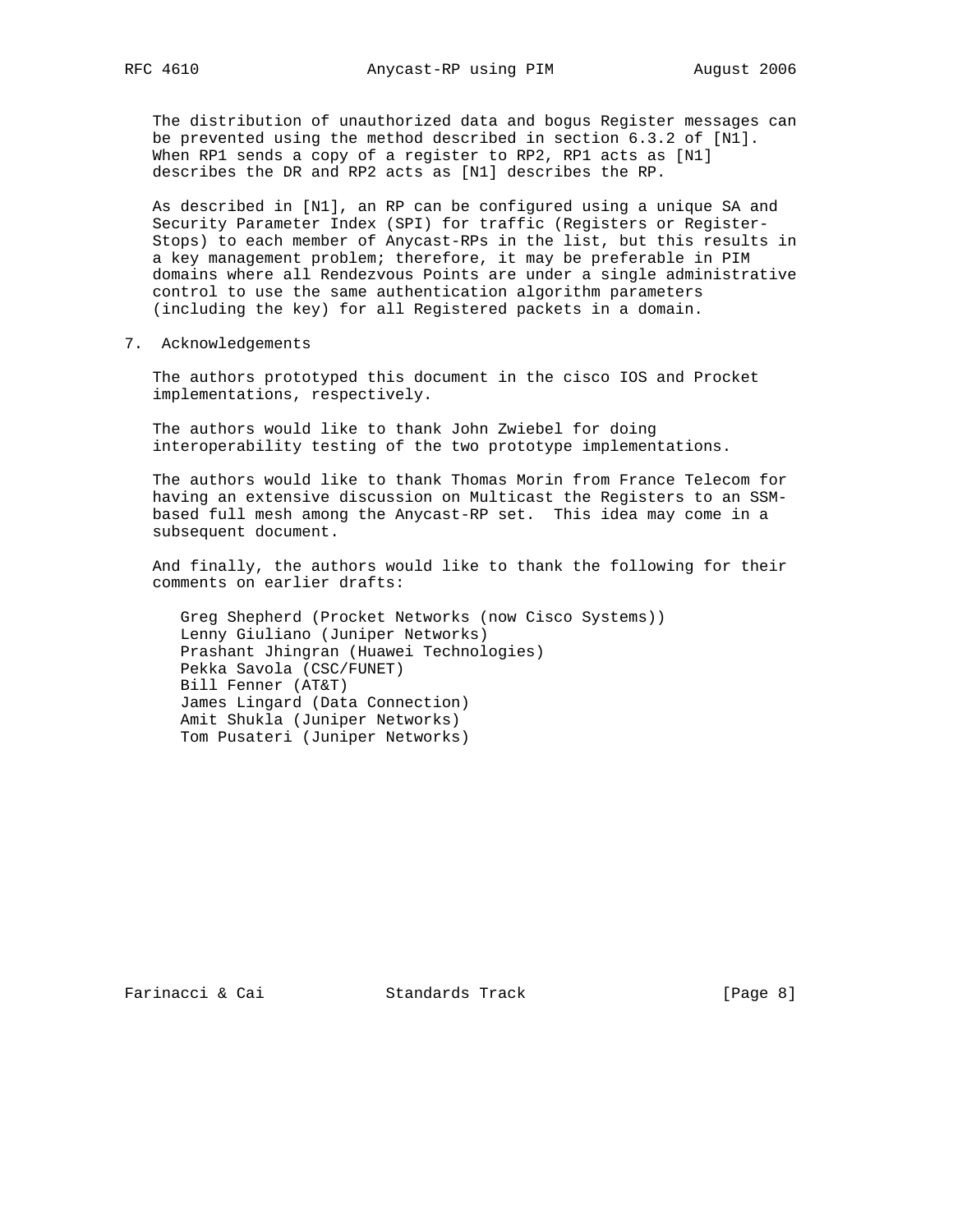# 8. References

- 8.1. Normative References
	- [N1] Fenner, B., Handley, M., Holbrook, H., and I. Kouvelas, "Protocol Independent Multicast - Sparse Mode (PIM-SM): Protocol Specification (Revised)", RFC 4601, August 2006.
	- [N2] Bradner, S., "Key words for use in RFCs to Indicate Requirement Levels", BCP 14, RFC 2119, March 1997.
- 8.2. Informative References
	- [I1] Kim, D., Meyer, D., Kilmer, H., and D. Farinacci, "Anycast Rendevous Point (RP) mechanism using Protocol Independent Multicast (PIM) and Multicast Source Discovery Protocol (MSDP)", RFC 3446, January 2003.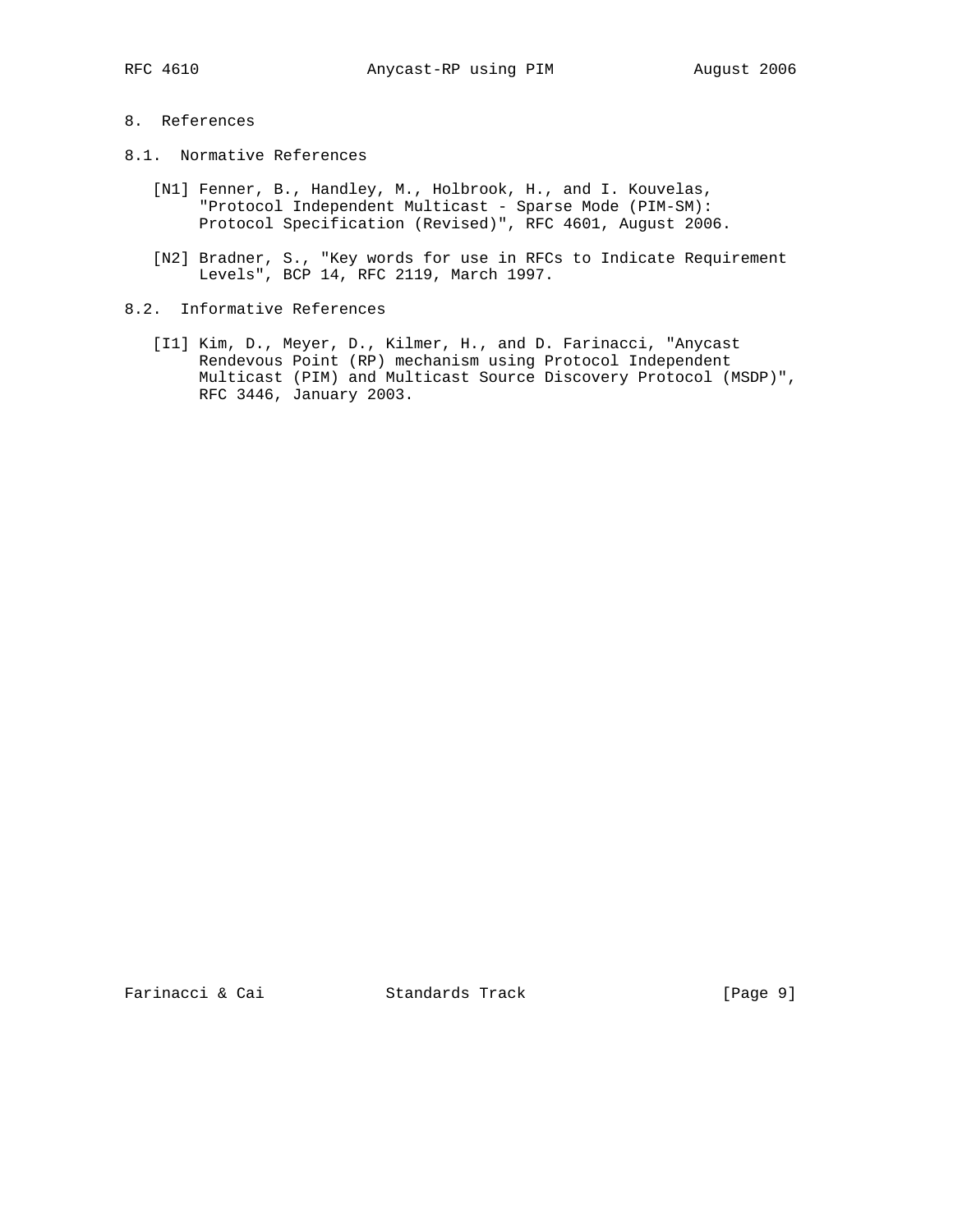Appendix A: Possible Configuration Language

A possible set of commands to be used could be:

ip pim anycast-rp <anycast-rp-addr> <rp-addr>

Where:

 <anycast-rp-addr> describes the Anycast-RP set for the RP that is assigned to the group range. This IP address is the address that first-hop and last-hop PIM routers use to register and join to.

 <rp-addr> describes the IP address where Register messages copies are sent to. This IP address is any address assigned to the RP router not including the <anycast-rp-addr>.

Example:

From the illustration above, the configuration commands would be:

 ip pim anycast-rp RPA RP1 ip pim anycast-rp RPA RP2 ip pim anycast-rp RPA RP3

### Comment:

 It may be useful to include the local router IP address in the command set so the above lines can be cut-and-pasted or scripted into all the RPs in the Anycast-RP set.

 But the implementation would have to be aware of its own address and not inadvertently send a Register to itself.

Farinacci & Cai Standards Track [Page 10]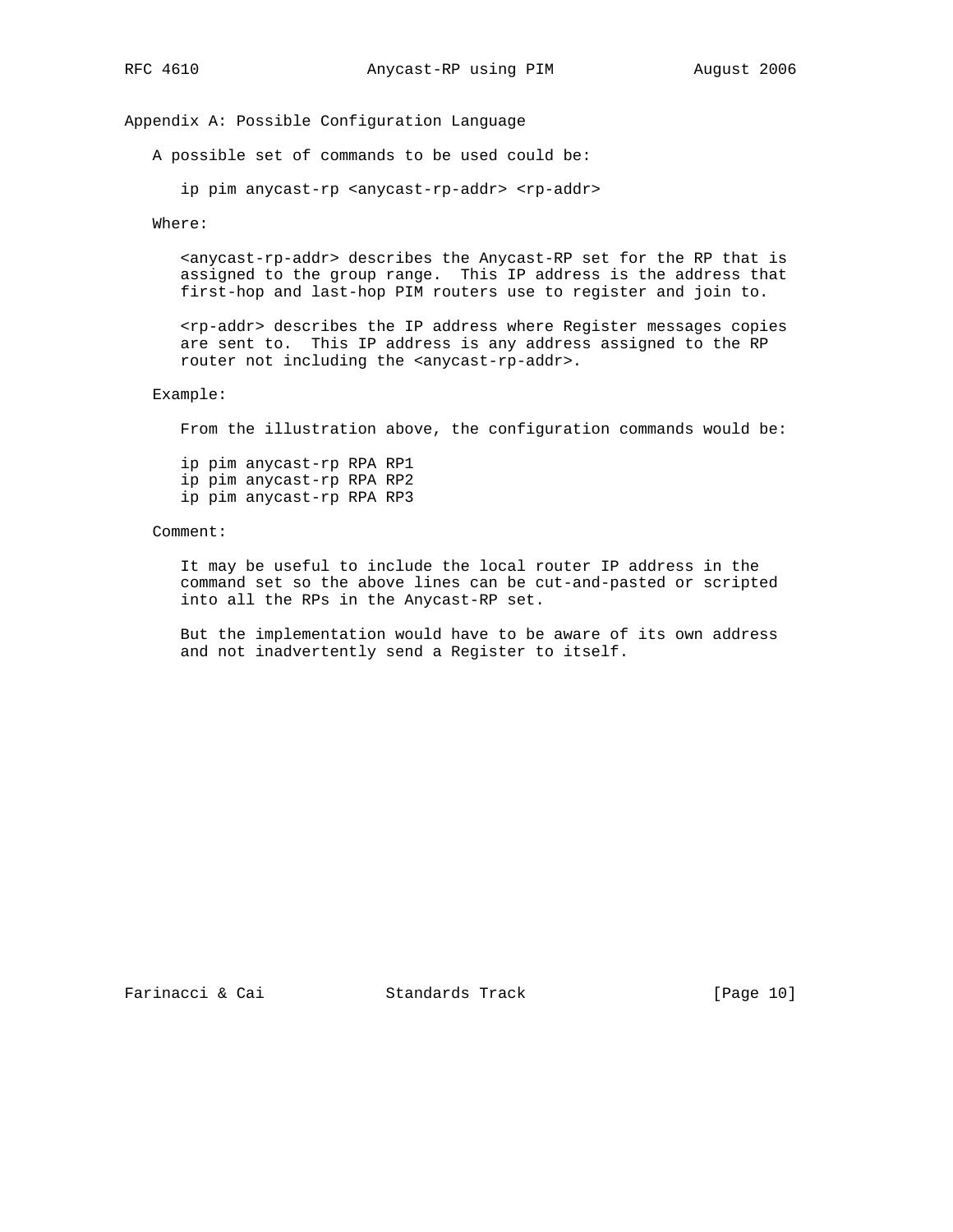Authors' Addresses

 Dino Farinacci Cisco Systems

EMail: dino@cisco.com

 Yiqun Cai Cisco Systems

EMail: ycai@cisco.com

Farinacci & Cai Standards Track [Page 11]